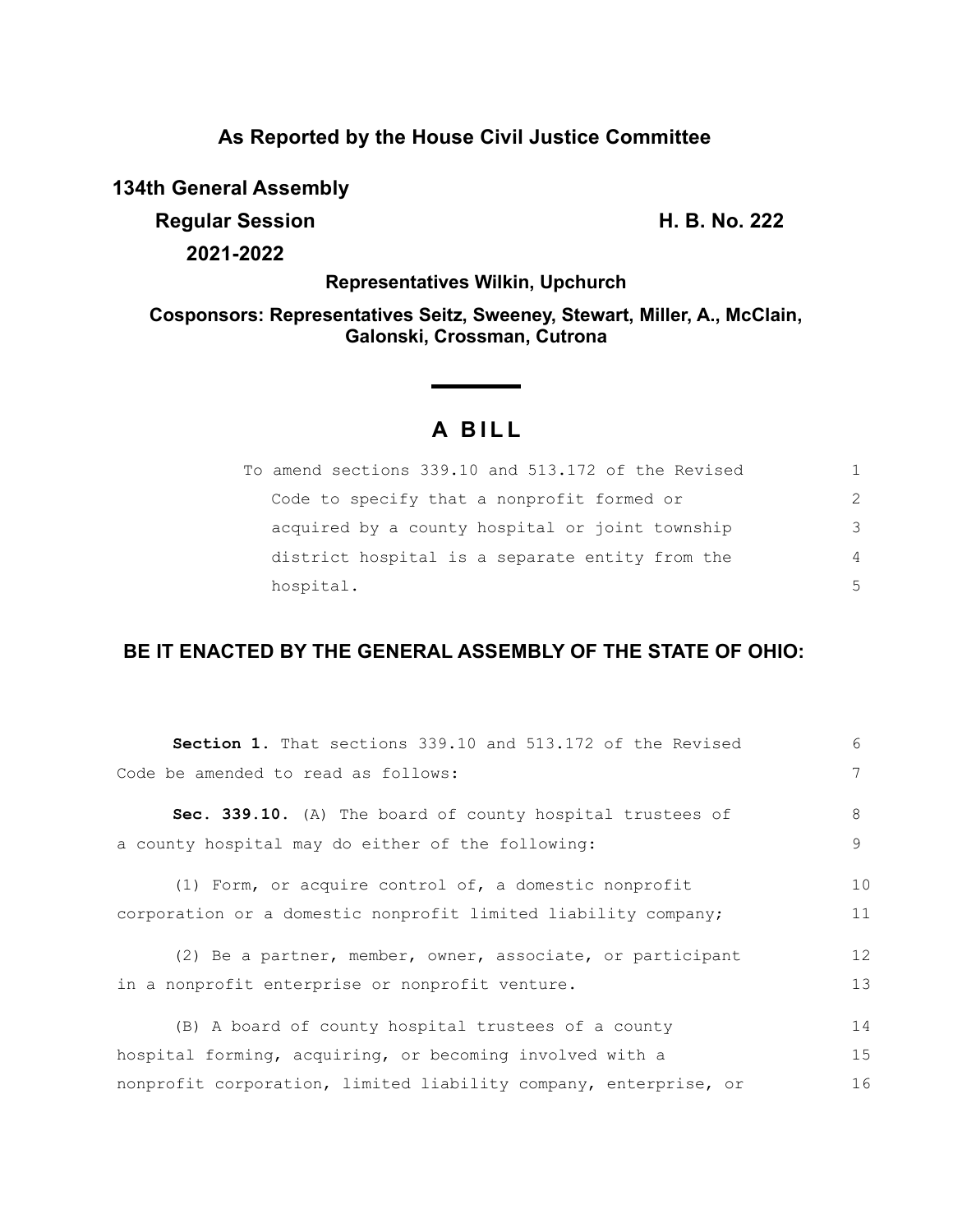venture under division (A) of this section shall do so in

furtherance of any of the following: (1) To support the county hospital's mission; (2) To provide for any or all health care or medical services, whether inpatient or outpatient services, diagnostic, treatment, care, or rehabilitation services, wellness services, services involving the prevention, detection, and control of disease, home health services or services provided at or through various facilities, education, training, and other necessary and related services for the health professions; (3) The management or operation of any hospital facility as defined in division (E) of section 140.01 of the Revised Code; (4) The management, operation, or participation in programs, projects, activities, and services useful to, connected with, supporting, or otherwise related to the health, wellness, and medical services and wellness programs provided in divisions (B)(2) and (3) of this section; (5) Any other activities that are in furtherance of the county hospital or the persons served by the county hospital or are necessary to perform the county hospital's mission and functions and respond to change in the health care industry as determined by the board of trustees. (C) A nonprofit corporation, limited liability company, enterprise, or venture that a board of county hospital trustees of a county hospital forms, acquires, or becomes involved with under this section shall be considered an entity separate for all purposes from the county hospital, a county, or other public entity and shall not be considered to be an agency, division, or 18 19 20 21 22 23 24 25 26 27 28 29 30 31 32 33 34 35 36 37 38 39 40 41 42 43 44 45

17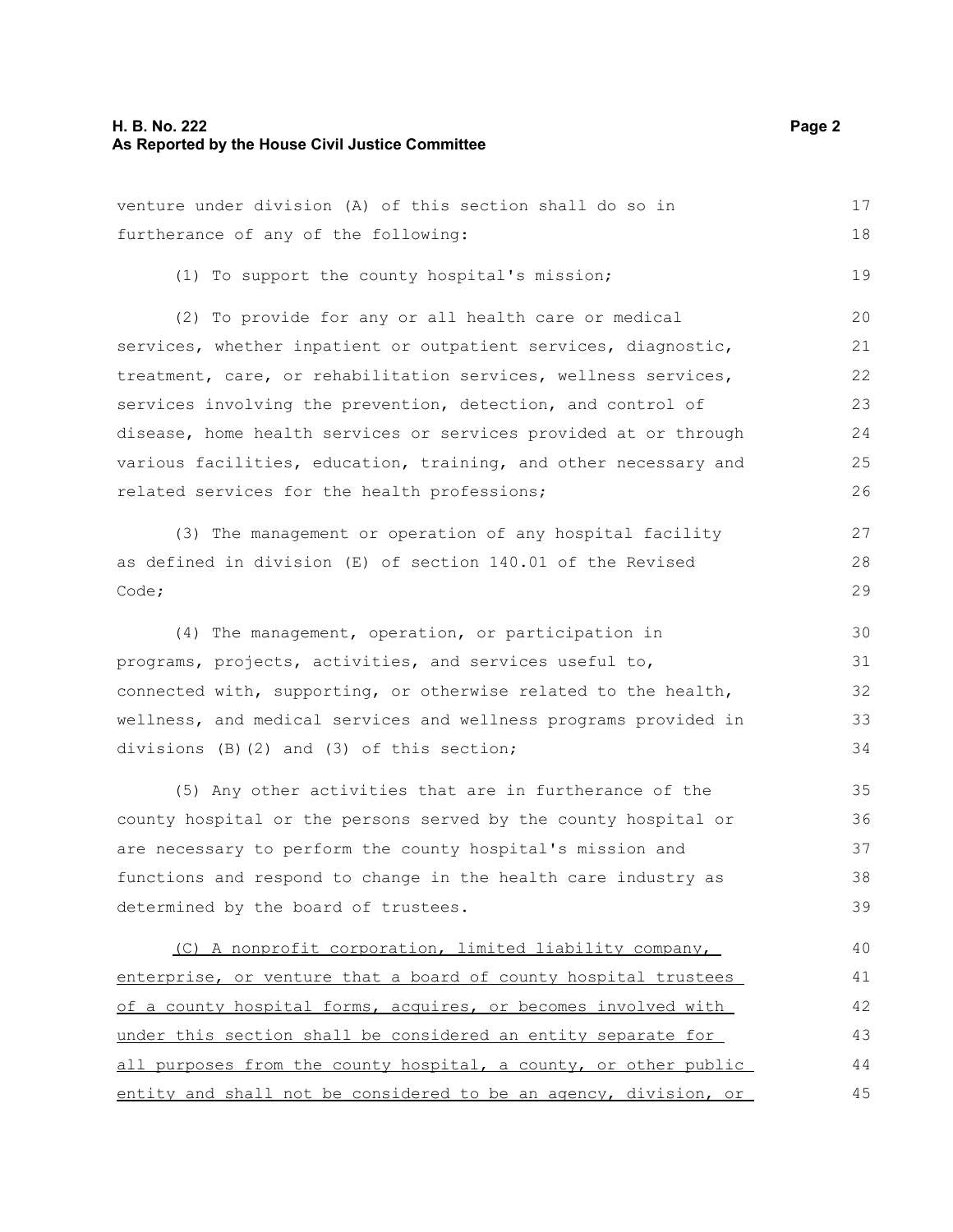| department of a county or other public entity.                   | 46 |
|------------------------------------------------------------------|----|
| Sec. 513.172. (A) A joint township district hospital board       | 47 |
| may do either of the following:                                  | 48 |
| (1) Form, or acquire control of, a domestic nonprofit            | 49 |
| corporation or a domestic nonprofit limited liability company;   | 50 |
| (2) Be a partner, member, owner, associate, or participant       | 51 |
| in a nonprofit enterprise or nonprofit venture.                  | 52 |
| (B) A joint township district hospital board forming,            | 53 |
| acquiring, or becoming involved with a nonprofit corporation,    | 54 |
| limited liability company, enterprise, or venture under division | 55 |
| (A) of this section shall do so in furtherance of any of the     | 56 |
| following:                                                       | 57 |
| (1) To support the joint township hospital district's            | 58 |
| mission;                                                         | 59 |
| (2) To provide for any or all health care or medical             | 60 |
| services, whether inpatient or outpatient services, diagnostic,  | 61 |
| treatment, care, or rehabilitation services, wellness services,  | 62 |
| services involving the prevention, detection, and control of     | 63 |
| disease, home health services or services provided at or through | 64 |
| various facilities, education, training, and other necessary and | 65 |
| related services for the health professions;                     | 66 |
| (3) The management or operation of any hospital facility         | 67 |
| as defined in division (E) of section 140.01 of the Revised      | 68 |
| Code;                                                            | 69 |
| (4) The management, operation, or participation in               | 70 |
| programs, projects, activities, and services useful to,          | 71 |
| connected with, supporting, or otherwise related to the health,  | 72 |
| wellness, and medical services and wellness programs provided in | 73 |